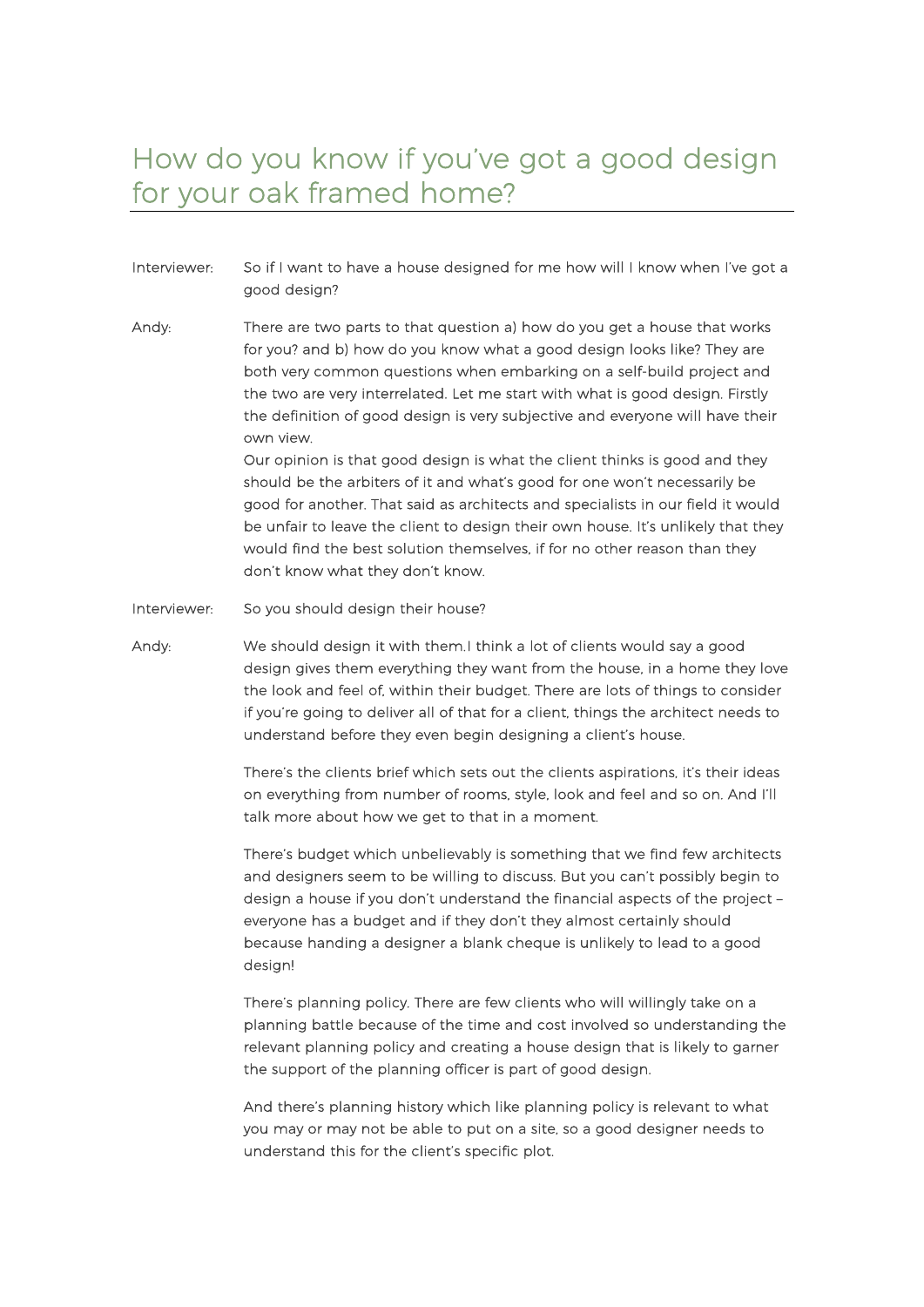- Interviewer: So do you think that if a design meets the client's aspirations, within their budget, and designed and built in a realistic time scale then it is good design?
- Andy: I certainly think that you'll meet the clients' expectations. But it is unlikely that a given project will have one solution and what a really good design team will bring to the process is using their experience and expertise to give the client something extraordinary, something that will exceed their expectations. And I don't necessarily mean something quirky or outlandish or expensive but just an extra something the client didn't expect.

Interviewer: So how do you achieve that?

- Andy: Well that hooks really nicely into the other aspect of your opening question which is how clients get what they really want, because both are intrinsically linked to how well the design team listens to them, and can articulate what they hear into a design. All too often architects and designers take what I would describe as a fairly functional brief – number of rooms, types of rooms, general layout and so on. But there's much more to it than that. It sounds a bit too easy but it's down to asking the right questions and listening to the answers. But I can't put enough emphasis on the word listening, that's listening and not just hearing. And it's not just the words the client uses but their intonation, the body language and indeed what they don't say as well as what they do. If you listen properly you get a much better understanding of what's important to them. And perhaps most importantly it helps you ask the right questions to help them understand what's important to them. It's often a process of exploration.
- Interviewer: So are you saying that lots of architects or design teams don't listen properly?
- Andy: Well, it's often a criticism made of them by clients.
- Interviewer: Why don't they?
- Andy: There are lots of reasons. They can be preoccupied with thoughts of what they want to design, it's like they've started designing in their heads before they've really understood what the client wants. Perhaps they have a preconception of what the client wants and struggle to be persuaded otherwise. They don't ask questions that probe deep enough and help the client understand what they mean when they say things like – we want something traditional, or we want something contemporary, or we want it to be spacious. All of these statements mean something quite specific to the person who makes them and as a designer you need to know what it means to them not what it means to you.
- Interviewer: So do you think designers spend too much time offering opinion and not enough time listening?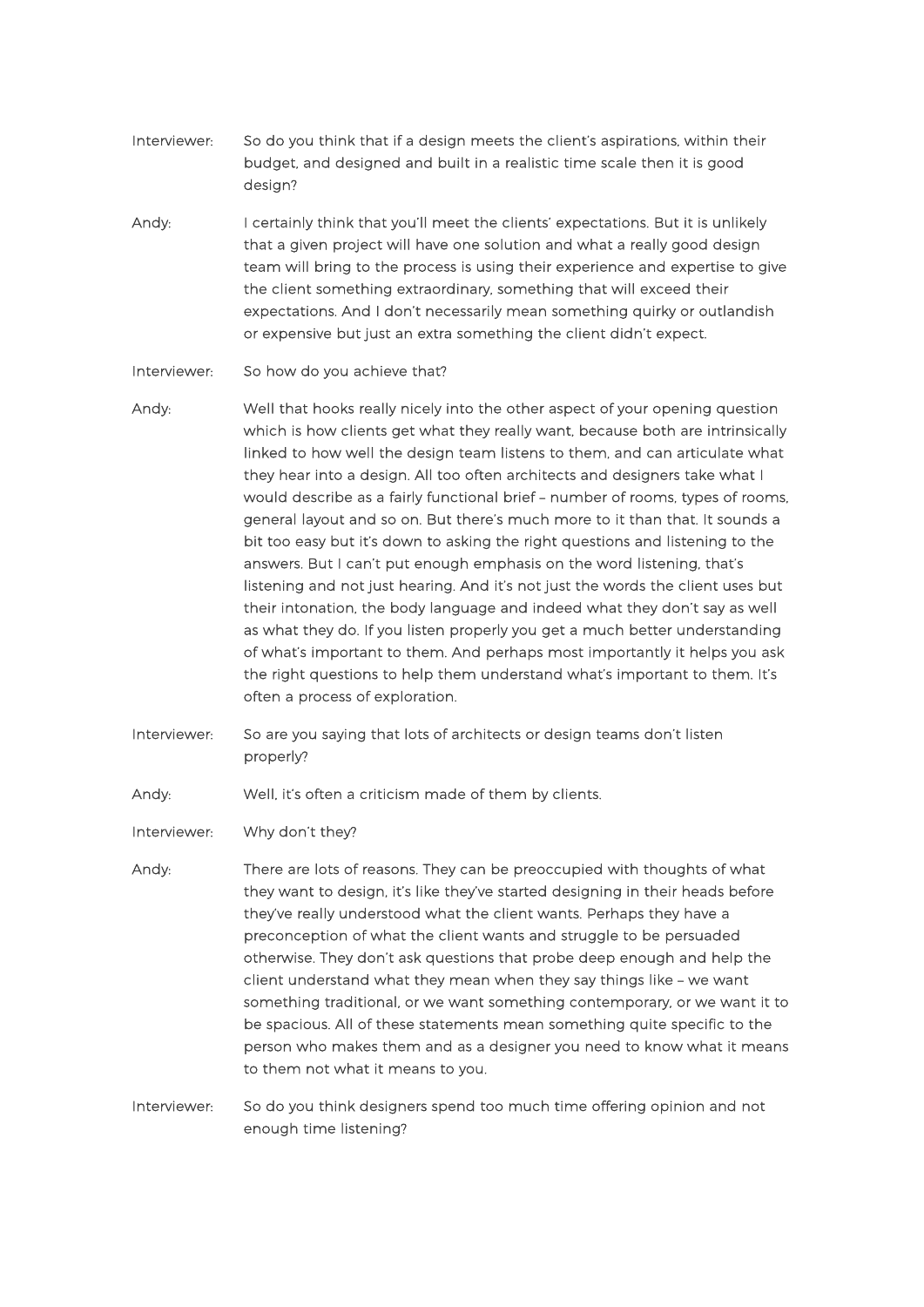- Andy: In the early stages of the design process yes. Without a doubt they should do a lot more listening than talking. Of course I'm in danger of tarring all architects and designers with the same brush and that's unfair but I think it is a particular problem that faces the profession. We speak to a lot of people who have become disenchanted with the architect they've engaged because they just haven't listened to them. I must of course emphasise that a good architect must bring their experience and expertise to the design process. They don't spend 8-10 years training, before they even begin to get real work experience under their belt, for nothing. It's that expertise the client is paying for. But before you can bring the relevant expertise to bear you must thoroughly understand what the client wants and you can only do that by listening.
- Interviewer: So how does one go about it?
- Andy: Most people building a bespoke house are building it as a long term home, which means you need to understand them and how they live now and in the medium and long term. So as well as understanding the function such as number of rooms, type of rooms and so on, the architect must understand a lot more about their clients. From routines to hobbies and interests, from how often they shop to how they holiday.

## Interviewer: Really?

- Andy: Sure. This can throw up a whole array of things that could make their house ideal for them at no extra cost, it's just good design. Let me give a very simple example. If the family do a big monthly shop with a small weekly shop for fresh food then their food storage requirements might be quite different to a family who do a modest shop every week or perhaps a couple who just grab what they need on the way home from work.
- Interviewer: That doesn't sound like a particularly big issue to me?
- Andy: And I wouldn't expect it to but to a good architect this will also make him think about access to the house. Where to put the front door, where to put the back door and even where the garage or car port might go. Because if you buy in bulk monthly, and let's just say you're getting on in years, you might want to be able to drive up to the house, park near a door, possibly undercover, that gives you easy access to a pantry and the kitchen so you can easily off load shopping and then put the car away and get back to the house without getting drenched.
- Interviewer: So could a small thing like how I shop might have a much wider impact on the design?
- Andy: Absolutely, that is part of good design, it's what can make a house a joy to live in. When you buy a house off the market you inevitably adapt to suit it. When you build your own house you have what is perhaps a once in a lifetime opportunity to adapt it to suit you. It shouldn't cost you any more to